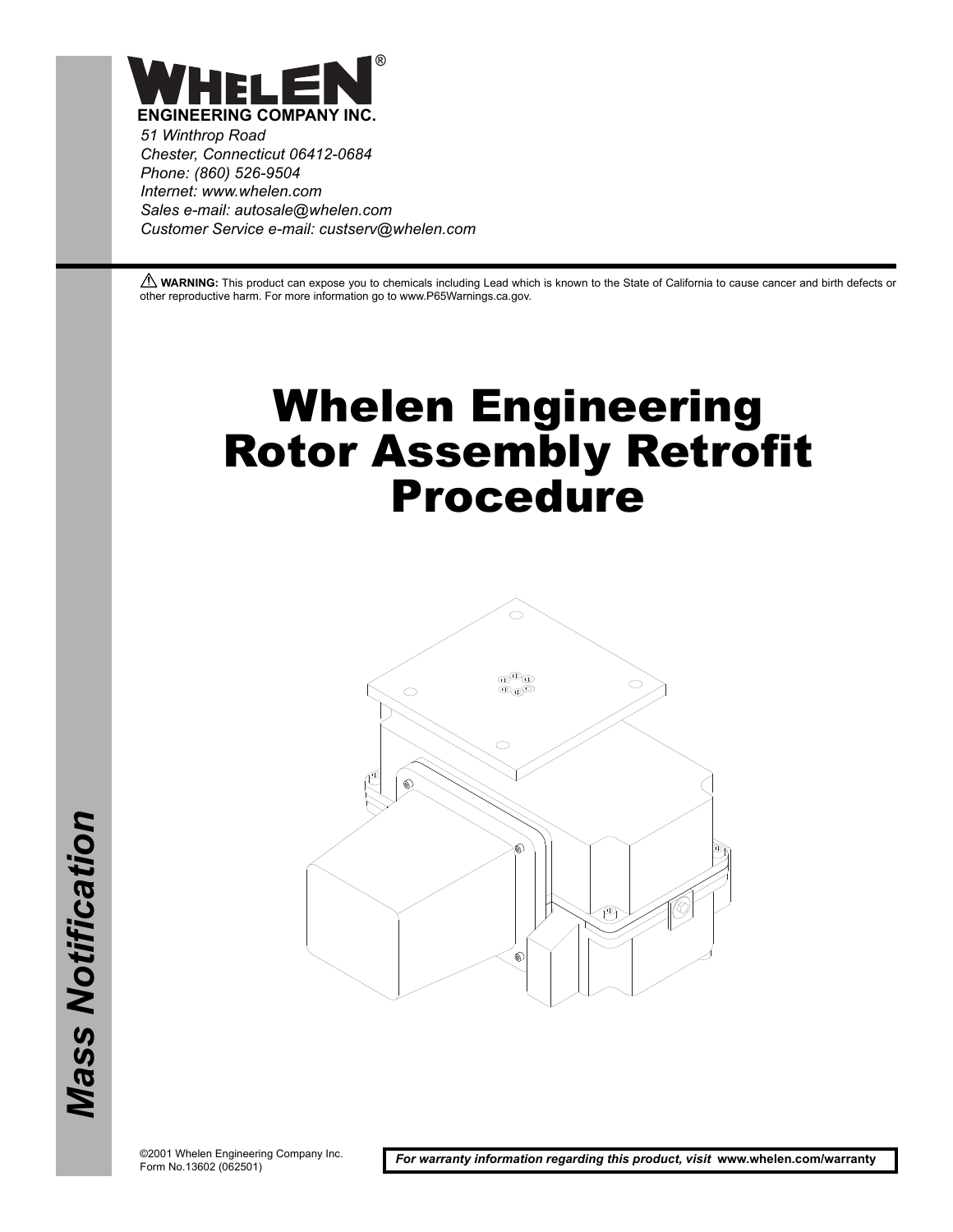**This manual will outline the procedure necessary to replace belt driven siren rotors with gear driven rotor assemblies. Before beginning, the technician must read this entire manual and thoroughly. This will allow for an efficient and proper operational procedure with a minimum of station down-time.**

**IMPORTANT! DISCONNECT BOTH AC AND DC VOLTAGES FROM THE SIREN STATION PRIOR TO BEGINING THIS PROCEDURE.**

## **Section I: Removal of Existing Assemblies**

- **1. Remove hardware securing the side cover to the rotor housing to allow removal of the side cover.**
- **2. Disconnect the switch assembly from its wire harness. Using a stubby, #2 phillips screwdriver, remove the two screws that secure the switch assembly to the rotor housing. Remove the switch assembly.**
- **3. Using a 1/2" wrench, remove the hex stand-off nearest to the cover opening that is used to mount the switch assembly.**
- **4. Using a 1/2" crowfoot or similar tool, loosen the jam nut on the motor stabilization bolt. Remove the jam nut, lockwasher and stabilization bolt from the rotor housing.**
- **5. Remove the four, motor mount nuts and washers from beneath the rotor housing.**
- **6. Disconnect the wires from the siren speakers at the wire connectors. It may also be necessary to unscrew the cable clamp securing the wires to the bottom of the rotor housing.**
- **NOTE: These wires are numbered and color coded. Make sure that these wires are reconnected properly during re-assembly.**
- **7. Slide the motor assembly inwards to loosen and remove the drive belt. The rotor motor may now be removed.**
- **8. Rotate the siren assembly until the key for the large siren belt pulley is furthest away from the rotor housing opening. This locates the split in the collet (on the underside of the pulley) to a position that is easily accessible.**
- **9. Using a 7/16" wrench, remove the three bolts located on the underside of the pulley. Thread these bolts into the smaller holes adjacent to the holes from which these bolts were removed. These bolts will now serve as "jacking" bolts.**
- **10. Tighten the jacking bolts equally, one 1/4 turn at a time. Continue this tightening sequence until the belt pulley is loose. If the jacking bolts have been tightened to their full depth, and the pulley is still not free, insert a straight blade screwdriver into the split in the collet (under the belt pulley) and spread the split opening until the pulley is free. Remove the pulley and the key from the housing.**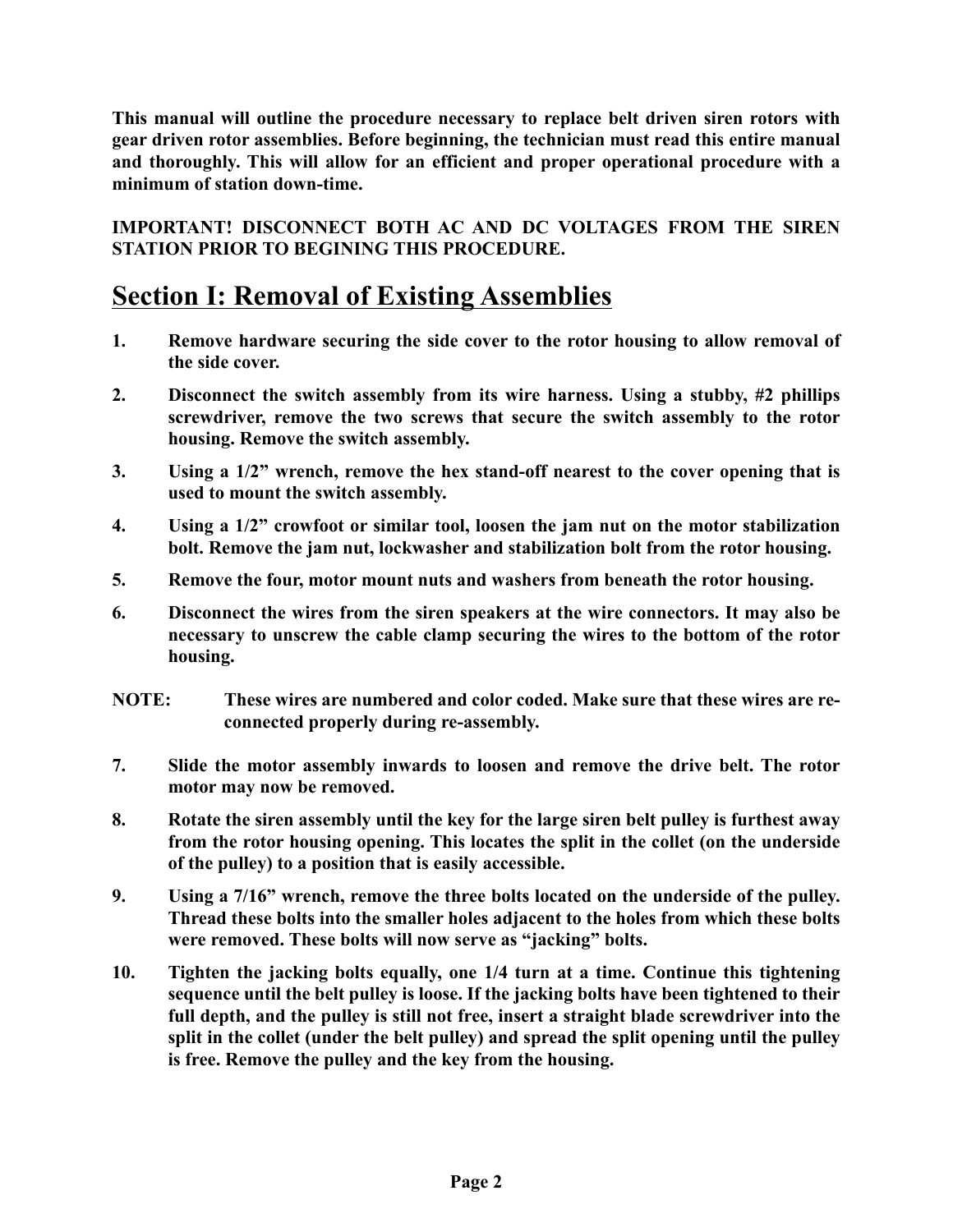## **Section II: Installation of New Rotor Assemblies**

**1. Install a flat washer onto the new 1" x 5/16 bolt. Insert this bolt through the hole used by the stabilization bolt, install a lockwasher onto the bolt and tighten firmly using the old hex nut.**



**2. Insert the new angle bracket into the rotor housing. This bracket will use the existing holes and hardware for mounting purposes. With the bracket in position, insert the hold-down plates through the bracket and out the bottom of the rotor housing. Install the existing flat washers and new elastic stop nuts onto each of the four mounting studs. DO NOT TIGHTEN!** 

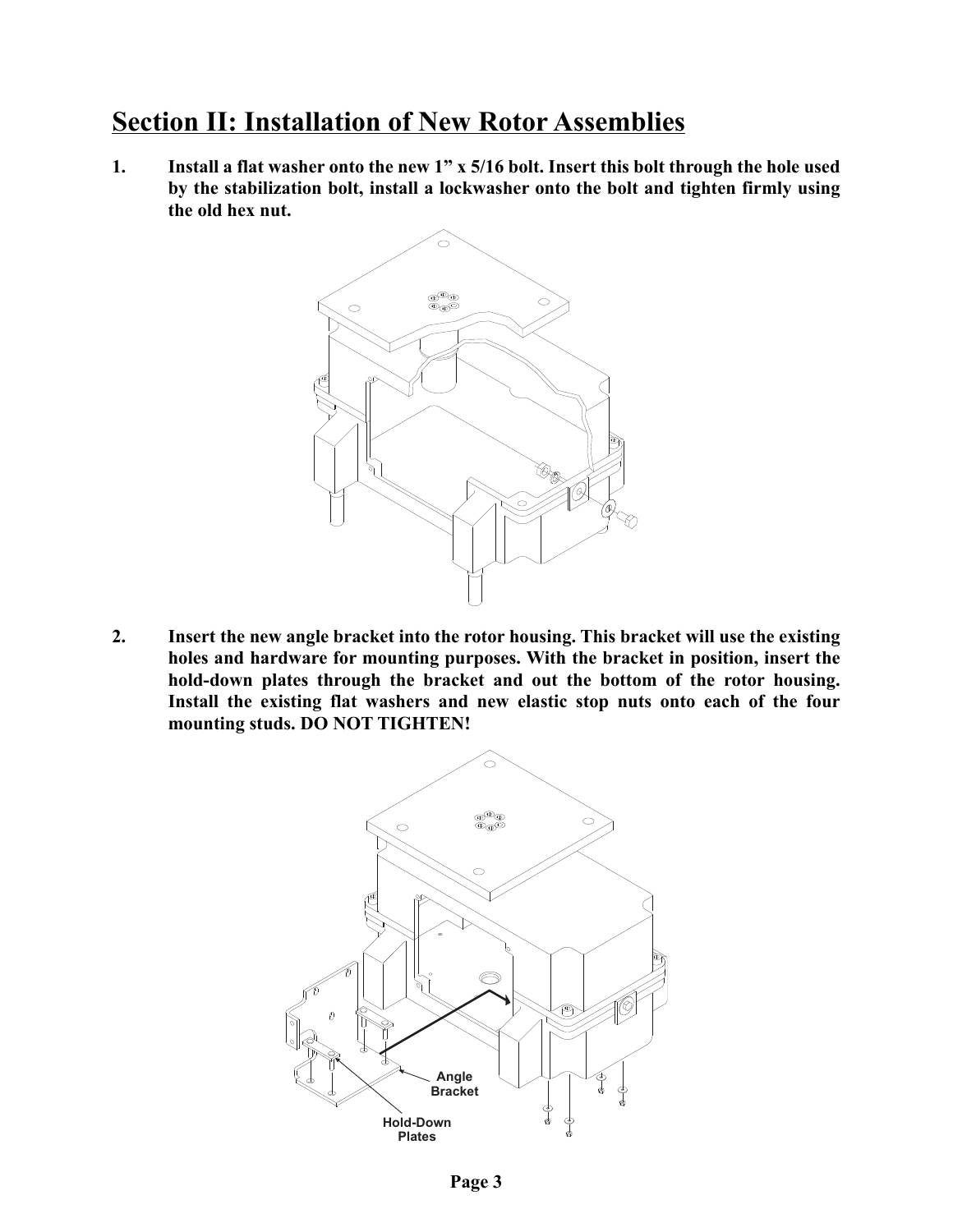- **3. Rotate the siren assembly until the keyway in the main rotor shaft is easily accessed.**
- **4. Orient the new gear assembly so that worm gear is closest to the angle bracket. Rotate the gear assembly until the keyway in the gear is aligned with the keyway in the main rotor shaft.**
- **NOTE: When rotating the gear assembly, the set screw below gear teeth must be accessible after the gear assembly has been installed onto the main rotor shaft.**
- **5. Feed the siren wires through the opening in the center of the gear.**
- **6. Place the new key into gear assembly keyway. When correctly orientated the tapered end will point towards the bottom. The retaining ring below the gear will also be seated in the groove cut into the key.**
- **7. While holding the key in position, install the gear assembly up, onto the main rotor shaft as far as possible.**
- **8. Firmly tighten the set screw with a 1/8" allen wrench.**
- **9. Slide the angle bracket up against the gear assembly. Make sure that the surface of the angle bracket is flat against the gear assembly.**
- **10. Install a flat washer onto the 3/8" x 7/8" bolt. Coat the bolt threads with thread locking compound. Install the bolt through the angle bracket and into the rotor assembly. Repeat this procedure for the remaining two mounting bolts and torque each bolt sequentially to 35 ft/lbs.**
- **11. Tighten the angle bracket elastic stop nuts to 6 ft/lbs.**
- **12. Reconnect the siren wires to their wire connectors and use the existing clamp to secure the wires to the bottom of the rotor housing. MAKE SURE THAT THESE WIRES ARE NOT ABLE TO SNAG ON THE GEARS!**
- **13. Re-install the hex stand-off in its original location.**
- **14. Re-mount the switch assembly in its original location and re-connect its wires.**
- **15. Remove the tape used to hold the coupling insert in place during shipping. Position this insert onto the motor assembly coupling. Carefully engage the gear assembly coupling and the motor assembly coupling. Using two, 3/8" bolts with flat washers installed and thread locking compound applied, secure the motor assembly to the angle bracket and torque to 35 ft/lbs. It will be necessary to manually support the motor assembly to ensure proper alignment of the coupling while tightening these bolts.**
- **16. Route the wires going to the motor so that they pass under the switch plate. Secure these wires so that they are out of the way. Connect the motor to its wiring connector.**
- **17. Locate the new, adhesive backed cover gasket. Note that center 1/2" section of one side of the gasket is pre-cut. Orient the gasket so that this side of the gasket is the bottom side.**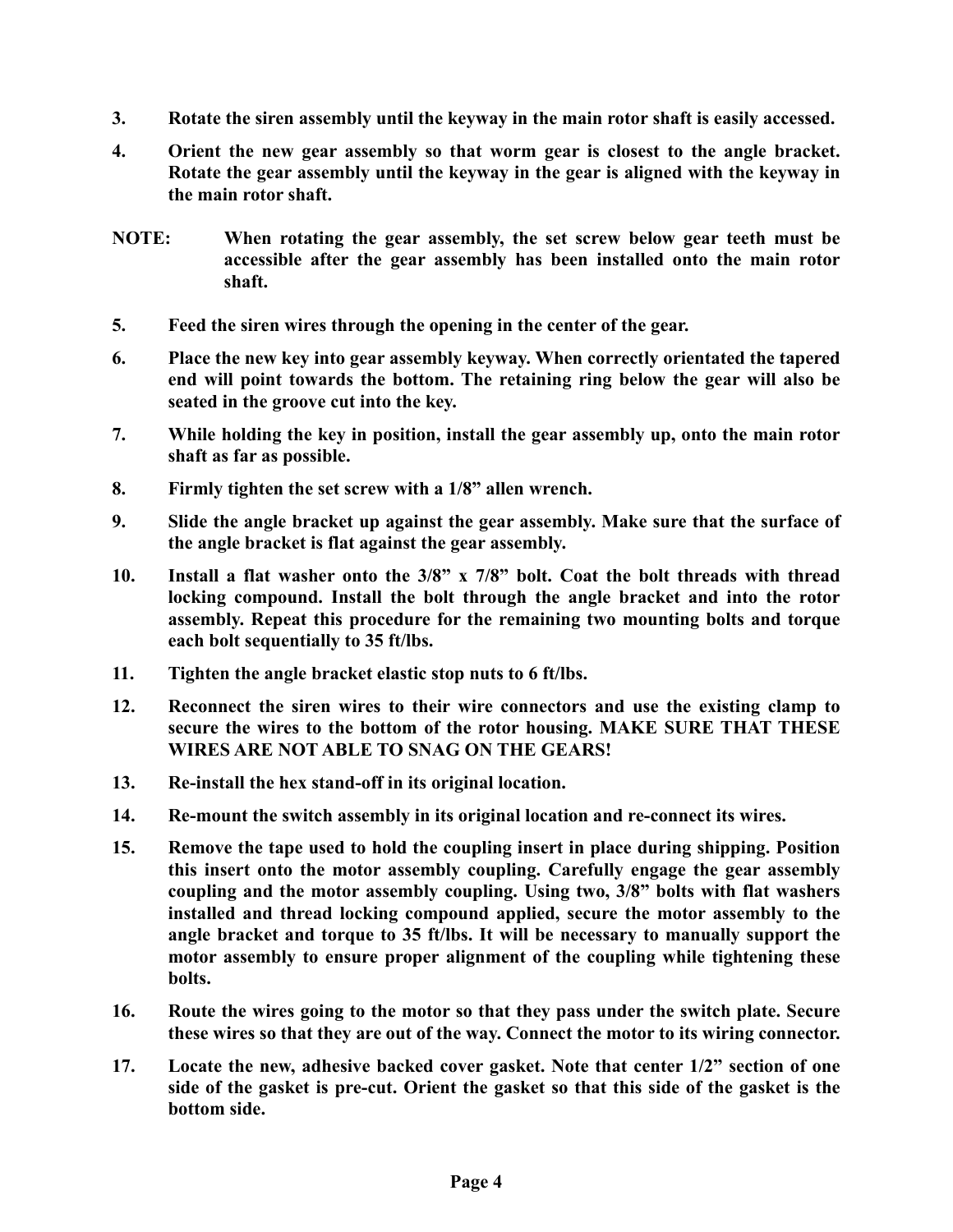- **18. Without removing the backing, test fit the gasket around the cover opening of the rotor housing, making sure that the holes in the gasket align with the cover mounting holes in the rotor housing. After a satisfactory test-fit, remove the protective backing from the gasket and carefully adhere the gasket to the rotor housing. Make sure to remove any ripples or puckers from the gasket to help ensure a good seal.**
- **19. Remove the 1/2", pre-cut section from the gasket (this opening can now function as a drain). Mount the new cover onto the rotor housing and evenly tighten the mounting bolts to complete the retro-fit procedure.**